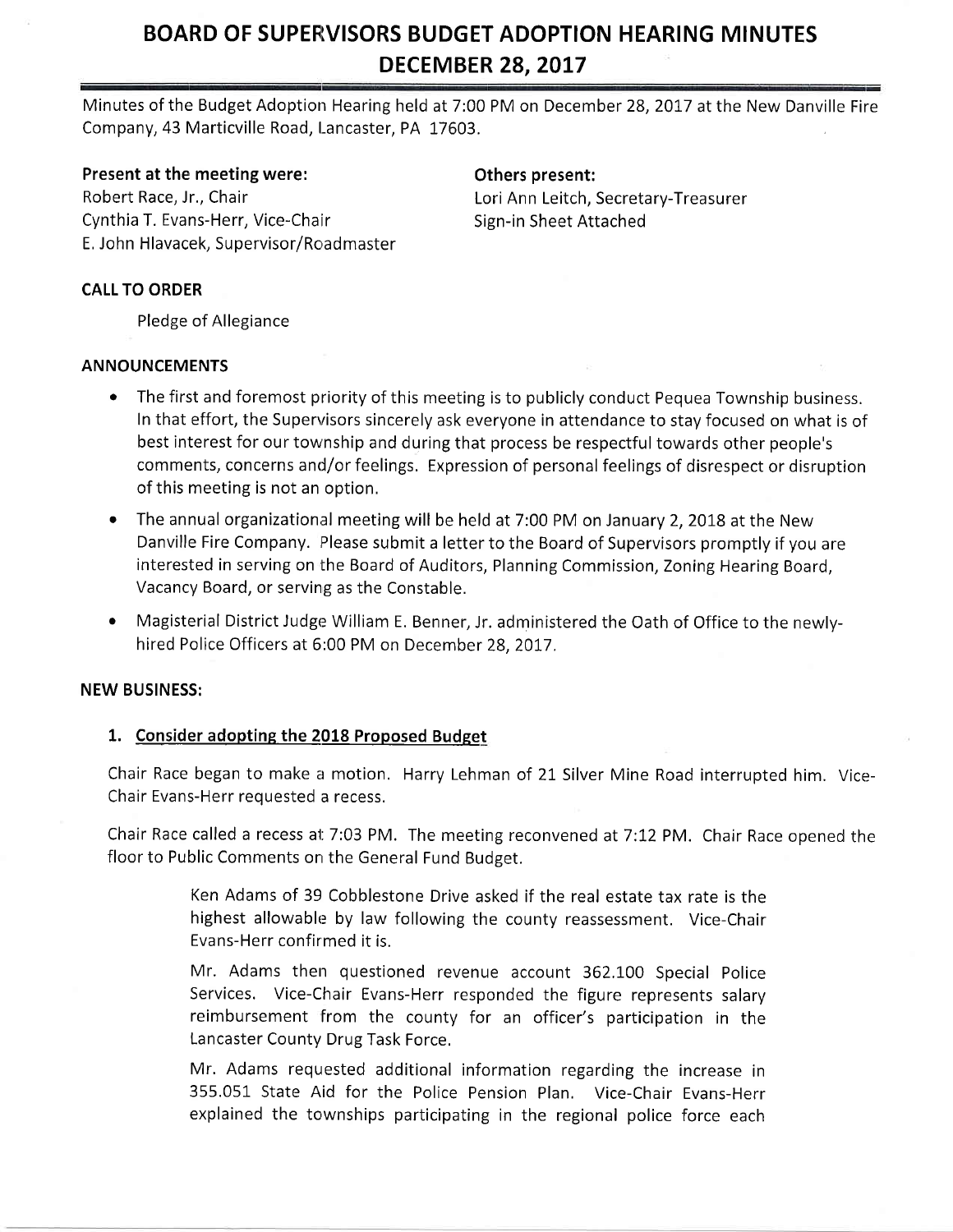# BOARD OF SUPERVISORS BUDGET ADOPTION HEARING MINUTES DECEMBER 28, 2OL7

received a portion of the State Aid to be sent to the Police Commission in the past. In 2018, Pequea Township will receive the full amount.

Mr. Adams verified expense account 411,530 Fire Company Contributions was not reduced now that the Township has only recognized one fire company.

Finally, Mr. Adams asked for the number of full-time officers budgeted on payroll. Vice-Chair Evans-Herr responded five (5), not including the officer assigned to the Drug Task Force whose wages will be reimbursed by the county, Mr, Adams followed up his question by asking the number of fulltime officers the Southern Regional Police Commission employed in 2017. Vice-Chair Evans-Herr answered seven (7).

Rob Reidenbach of 330 Pleasant View Drive finds it disappointing that the budget could not be pared down to avoid a tax increase. He recommended having a Legal Liaison to reduce attorney costs. He also believes the police expenses should be trimmed.

Jackie Johns of 23 Pine Lane stated a large amount of the legal expenses can be attributed to the voluminous Right-to-Know requests and the transition of the police department,

Chair Race moved to adopt the 2018 General Fund Budget. Vice-Chair Evans-Herr seconded the motion. All voted in favor; none opposed.

Chair Race opened the floor to Public Comments on the State Highway Fund Budget. Hearing none, Chair Race moved to adopt the 2018 State Highway Fund Budget. Supervisor Hlavacek seconded the motion. All voted in favor; none opposed.

Chair Race opened the floor to Public Comments on the Recreation Fund.

Mr. Reidenbach asked how much the restoration of the stone house at the park is costing the township. Chair Race responded fees collected from developers in lieu of parkland are being used for this purpose. Vice-Chair Evans-Herr also said volunteers are doing a lot of the work.

Chair Race moved to adopt the 2018 Recreation Fund Budget. Vice-Chair Evans-Herr seconded the motion. All voted in favor; none opposed.

## PUBLIC COMMENTS:

Public comments for items not on the agenda will be taken at this time, Please come to the lectern, state your name and address, and limit your comments to three minutes so that others can speak if they wish. Additional time may be granted at the Board's discretion.

> Mr. Adams asked if arrangements have been made to cover any police commission expenses that come to light after the effective date of the termination. Vice-chair Evans-Herr informed him a tail-end insurance policy has been purchased by the Commission.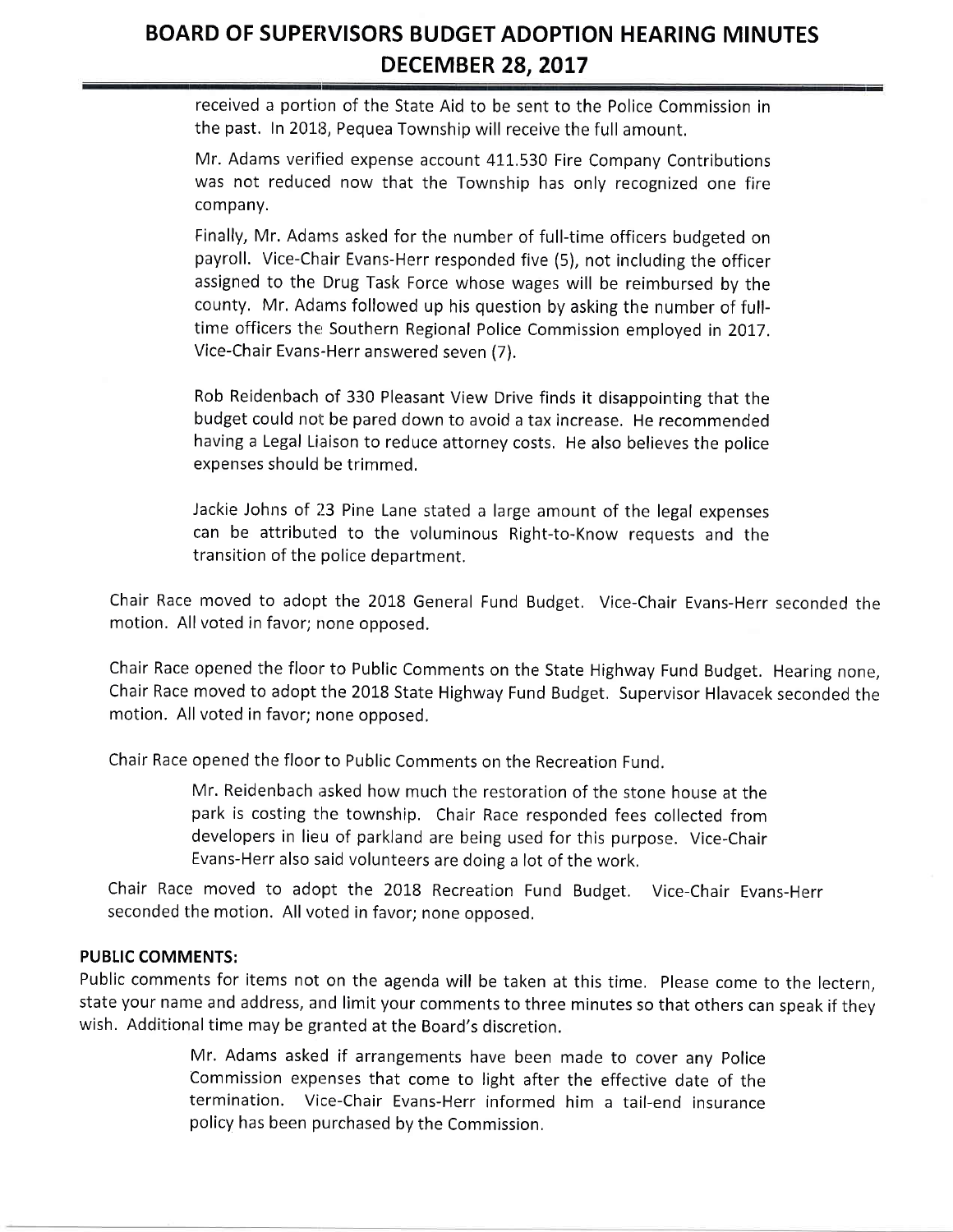# BOARD OF SUPERVISORS BUDGET ADOPTION HEARING MINUTES DECEMBER 28, 2017

Mr. Adams inquired about the 2016 audit of the Southern Regional Police Commission, V'ice-Chair Evans-Herr said it was not completed due to missing files and the lack of cooperation from employees at the time.

Mr. Adams then asked if the Police Commission had a Solicitor as of their last meeting. Vice-Chair Evans-Herr and Supervisor Hlavacek replied in the affirmative.

Jason Kreider of 116 Marticville Road questioned the staffing of the police department. Vice-Chair Evans-Herr stated adiustments will be made if necessary.

Mr. Lehman clarified the county reimburses municipalities for the wages of officers assigned to the Drug Task Force, but employee benefits are paid by the Township.

Mr. Lehman then asked Chair Race -and Supervisor Hlavacek if they authorized Vice-chair Evans-Herr to sign the "blue paper," They replied in the negative.

Richard Cummings of 320 Pleasant View Drive inquired about the "blue paper." Vice-Chair Evans-Herr explained it is a document she wrote at the request of Senator Scott Martin detailing her findings of impropriety during her tenure on the Police Commission.

#### ADJOURNMENT

Chair Race adjourned the meeting at 7:57 pM,

Respectfully Submitted,

Lori Ann Leitch, Secretary